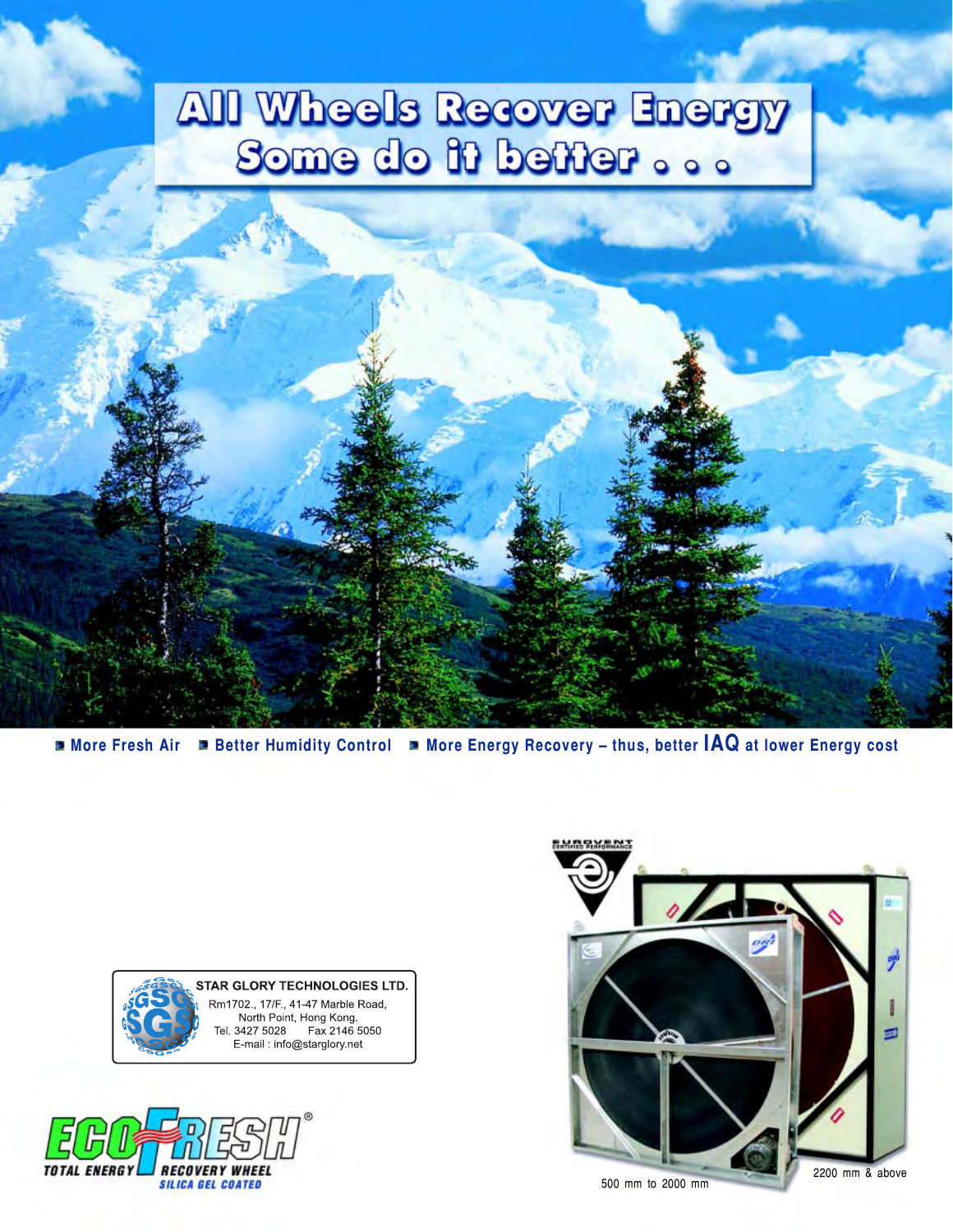# **All Wheels recov**



# Silica Gel Coat ®



**Hardened edges :** Wheel edges hardended to suit marine/coastal application needs.



**Fire resistant :** Neither combustible nor supports combustion.

### **Innovative manufacturing design :**



• Segmented and non-segmented options.

### **Industry's highest recovery/performance :**

72% nominal at 3.5 m/s (700 FPM) and 156 P*a* pressure drop. Nearly equal sensible and latent recovery.



### **In-built purge sector eliminates cross contamination :**

Purge section provides strict separation of air flow, preventing carryover of bactria, dust and pollutants from exhaust air to supply air.



三

Purge section and labyrinth sealing system limit cross contamination.

### **Non contact labyrinth seal :**

- No wear and tear.
- $\bullet$  Effective sealing.
- $\bullet$  Long life.
- **•** Brush seal as option also available.

#### **Retrofit :**

Easy retrofit options.

# **Frost Protection :**

Wheel rotation speed control helps to limit frost formation by keeping the exhaust air temprature above the dew point.

### **Wide Range :**

- **•** Sensible as well as Enthalpy wheels.
- $\bullet$  Customized Flute height and Rotor depth options.
- $\bullet$  Cassette as well as Rotor options.
- Standard and Customized options.
- 500 mm to 5000 mm.





**Eurovent Certified :** *EcoFresh* Sorption/Enthalpy Wheels SG Series, 200mm deep are Eurovent certified. The Eurovent Certification confirm the high quality and performance standards to which DRI is committed.

**Certified for Zero Mircrobial Growth :** *EcoFresh* Wheels are specially treated for prevention of any microbial growth on its surface and are certified by Shriram Labs. As per the DIN EN ISO 846 standard, showing 0% fungi and bacterial growth.



**Certified for Zero Flame Spread :** DRI conforms to NFPA - 90A certification for 0% Flame spread classification and is tested in accordance with NFPA 225 and ASTM – E84-95 *Standard Test Method for Surface Burning Characteristics of Materials.* Metallic construction, eliminates concerns about combustibility and flammability.



#### **High Performance :**

The *EcoFresh* SG Series Sorption/Enthalpy Wheels are coated with *EcoSorb* 100 special grade desiccant on aluminum foil substrate for assured high performance. They are ideal where there is a need for high total (Latent & Sensible) recovery.



### **Structural rigidity :**

State-of-the-art winding technology and adhesives give *EcoFresh* Sorption/Enthalpy Wheels a high structural strength.



## **Highly Polished Surface :**

Vertical run out less than 1 mm per 1000 mm resulting in extremely low leakage across the seals.













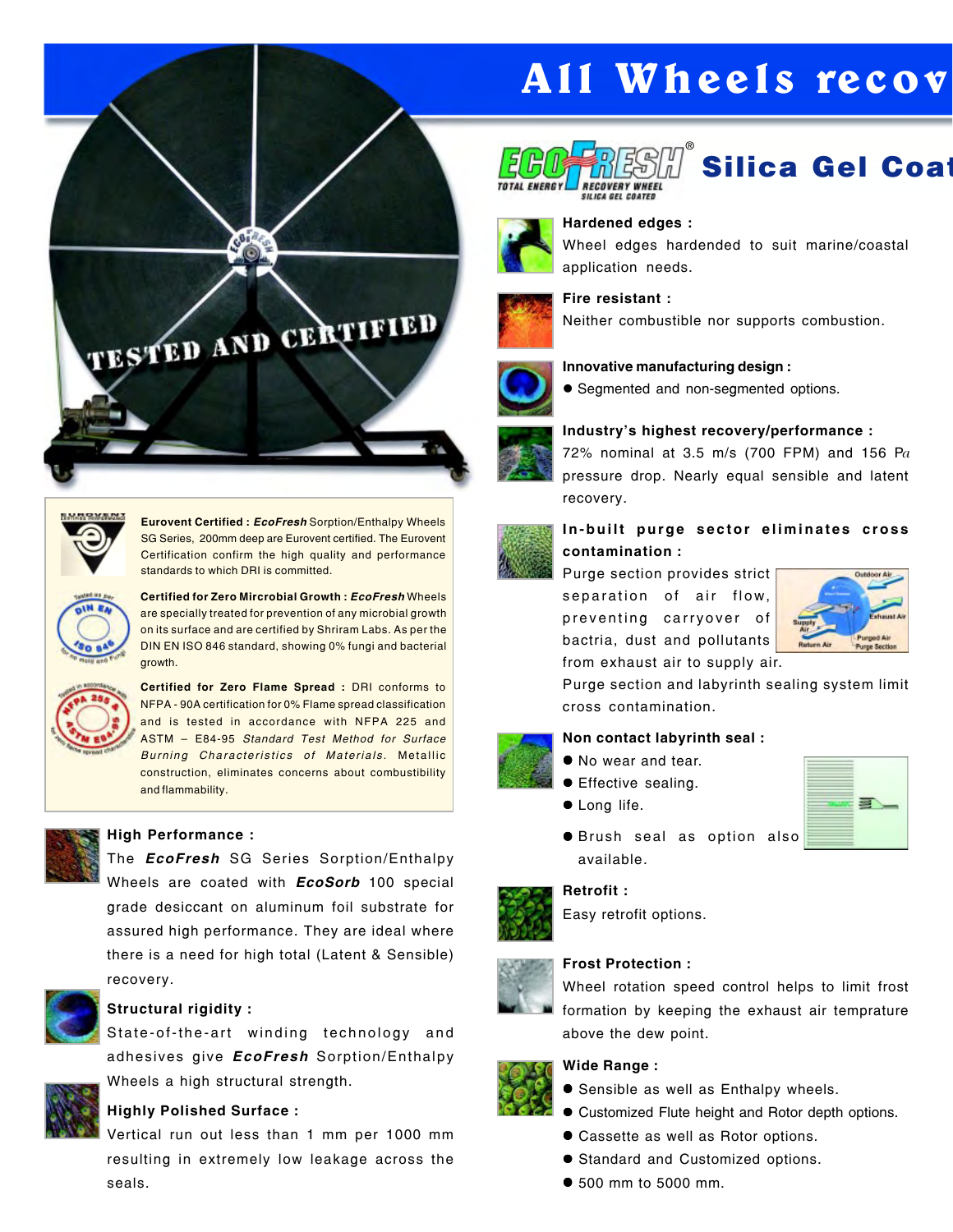# **er Energy – Some do it better !!**

# ted Heat Recovery Wheels

The *EcoFresh* Heat Recovery Wheel, recovers total energy (sensible as well as latent) to meet all the requirements of Indoor Air Quality (IAQ), humidity control and energy savings. Incorporation of *EcoFresh* Heat Wheels into the air-conditioning system means more outdoor air at lower energy cost (reduced chiller and boiler/exhaust load).

*EcoFresh* Heat Wheels use custom made metallic honey comb matrix coated with *EcoSorb* Silica gel dessicant. In a typical installation, the wheel is positioned in duct so

that it is divided into two half moon sections. Stale air from the conditioned space is exhausted through one half while outdoor air is drawn through the other half in a counter flow pattern. At the same time, the wheel is



rotated slowly at 15-25 rpm. Sensible heat is transferred as the metallic substrate rotates, picking up sensible load from one air stream and releasing it to the other. Similarly, the latent heat is transferred as the desiccant picks up moisture from the moist air stream and releases to the drier air stream.





## **Better ● Humidity Control ● Energy Recovery**



## **Thus, better and enhanced IAQ at lower Energy costs**

- $\triangleright$  Pre-conditions incoming fresh air.
- $\triangleright$  Easily integrated/retrofitted into new/ existing ventilation systems.
- ¾ Delivers fresh air throughout the year at conditions very near inside conditions.
- ¾ Helps to meet ventilation standard without raising energy cost.
- ¾ Maintains humidity conditions at no additional cost.
- $\triangleright$  Allows reduction in system capacity by 30% to 65%.



# **Global Manufacturer of** Fluted Media Technology

### **State-of-the-art Facilities**



### **Fully integrated manufacturing facility for :**

- Synthesizing / coating
- $\bullet$  Winding
	- $\bullet$  Metal work
	- Surface finishing including CNC fabrication & powder coating
- · Quick response, fast delivery
- **Substantial capacity to meet large** orders
- **Experience with strong OEMs** customer base worldwide

# **World-class Test Facility**

**The first and only test facility of its kind in the entire Asia.**



**+** TM

has set up a World-class Test Facility for performance evaluation of Enthalpy Wheels.

### **Worldwide Network**

**DRI has its Airgineers spread out world over.** • India • UAE • Korea • Brazil • Europe • USA